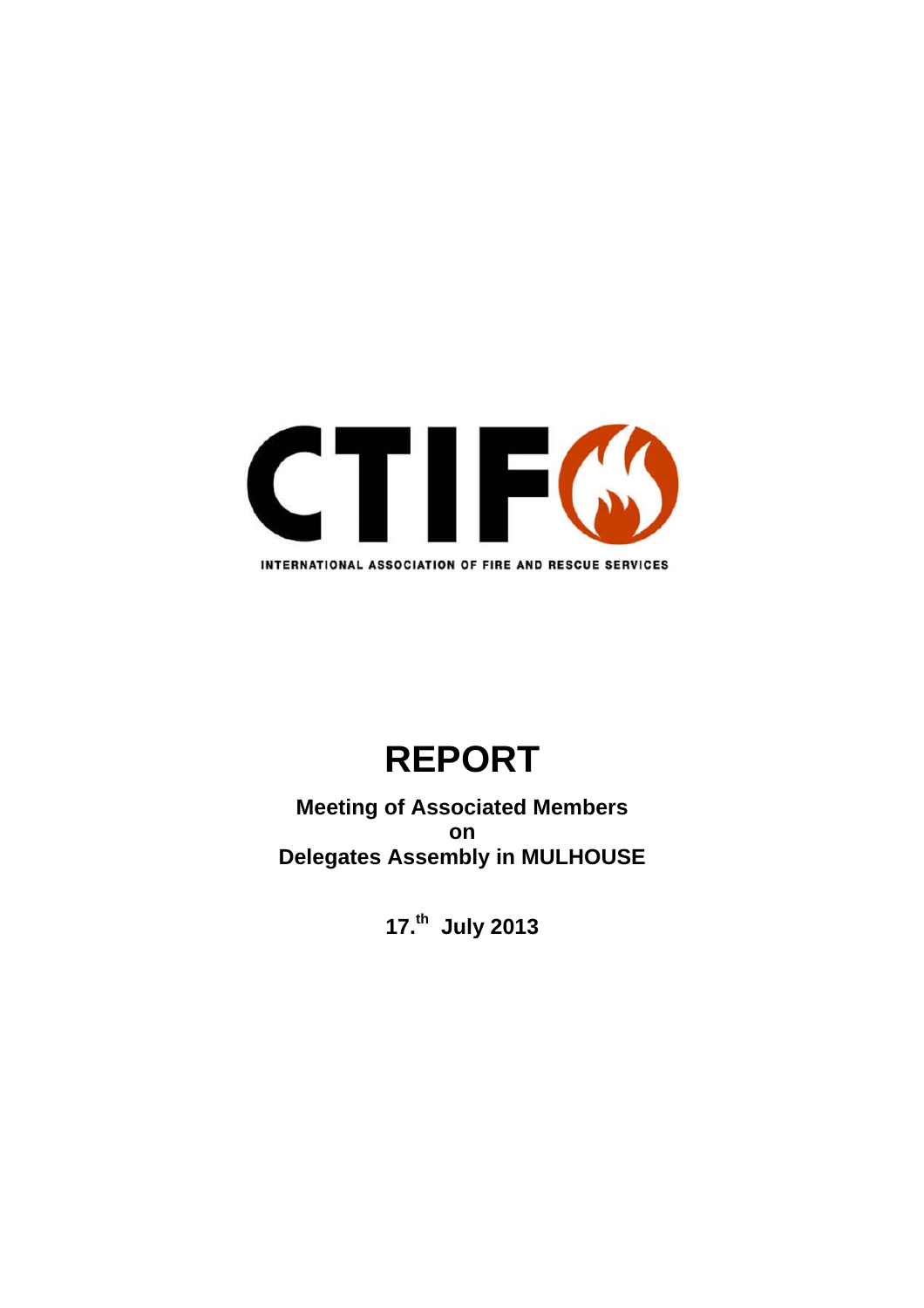INTERNATIONAL ASSOCIATION OF FIRE AND RESCUE SERVICES INTERNATIONALE VEREINIGUNG DES FEUERWEHR- UND RETTUNGSWESENS L'ASSOCIATION INTERNATIONALE DES SERVICES D'INCENDIE ET DE SECOURS



## **Report**

from the meeting of associated members, on

## **17.th July 2013**

following on the delegates assembling of CTIF in Mullhouse, from

4.00 pm to 5.30 pm.

## Participants:

Jennifer Schottke, ESRI Anne-Claire Loubrieu, Sprue Safety Products Ltd. Herbert Pölz, Industrieelektronik Pölz Markus Pölz, Industrieelektronik Pölz Andreas Hosp, honorary member / ZLG

Involved with topics outside this meeting:

Alfred Bidlingmaier, IVECO MAGIRUS Sascha Müller, LHD Group Markus Gantner, Bitschnau GmbH Bernhard Klocker, Zumtobel Lighting Group Erik Nielsen, LEDON /ZLG

At the request from the General Secretary of CTIF and on behalf of the Chairman of Associated Members Mr. Julian Wagner Andreas Hosp lead the conference.

Each attendees gave a short presentation of there companies and gave there expectations of a membership in CTIF.

## **Anne-Claire Loubrieu, Sprue**

Market leader in smoke detection in UK Market increase through legal changes in 2015 for France expected

- o Expectations concerning market access and market potential
- o Participation in working groups or commissions in consideration of requirements for smoke detectors
- o Best Practice
- o Common preferences (trends and developments).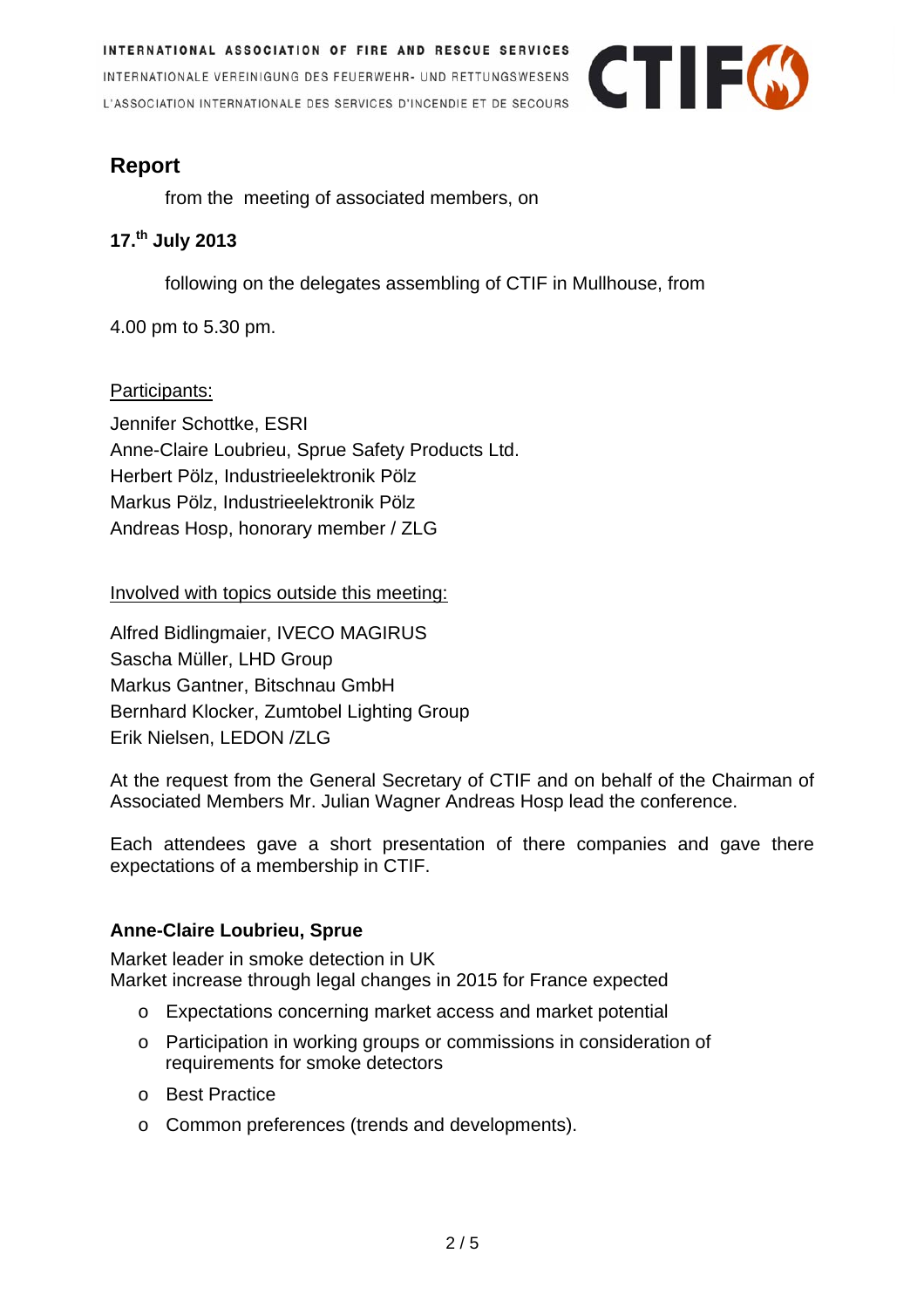

### **Jennifer Schottke, ESRI**

Geographical systems, mapping, analysing, software

- o Expectations regarding technological aspects
- o Problem USA several different associations
- o Membership not only on a sales aspect, but for mutual understanding and to find a common standard
- o Contact until now with Russ Sanders. NFPA
- o Involvement in Commissions important early collaboration.

### **Herbert Pölz, IE Pölz**

Battery charging control, respiratory monitoring

- o Networking with different associations and organisations on different events is important
- o Involvement in Commissions important as well as contact with other associated members
- o Appreciation of associated members is important, e.g. welcoming of present members at the delegates assembly

### **Andreas Hosp, Rev./ZLD**

Insight and experience from twelve years as auditor in CTIF and on in addition as associated member with Zumtobel (internationally leading supplier of integral lighting solutions incl. lightings for emergency and routes)

- o Importance of Associated Members on financial support.
- o Drive activities for new Associated Members (2013 two new) and
- o Care and maintenance of existing assoc. members (2012 nine resigned or suspended!)
- o Own experience in winning of new members benefit of membership must be visible for the assoc. members
- $\circ$  Searching for new members outside of the group of fire-suppliers e.g. ESRI, technological benefit for all

Les domaines suivants ont été expliqués plus en détail:

- General expectations of the associate members on CTIF
- Requirements of representation (e.g. on the new homepage)
- Involvement in commissions and communication out of these groups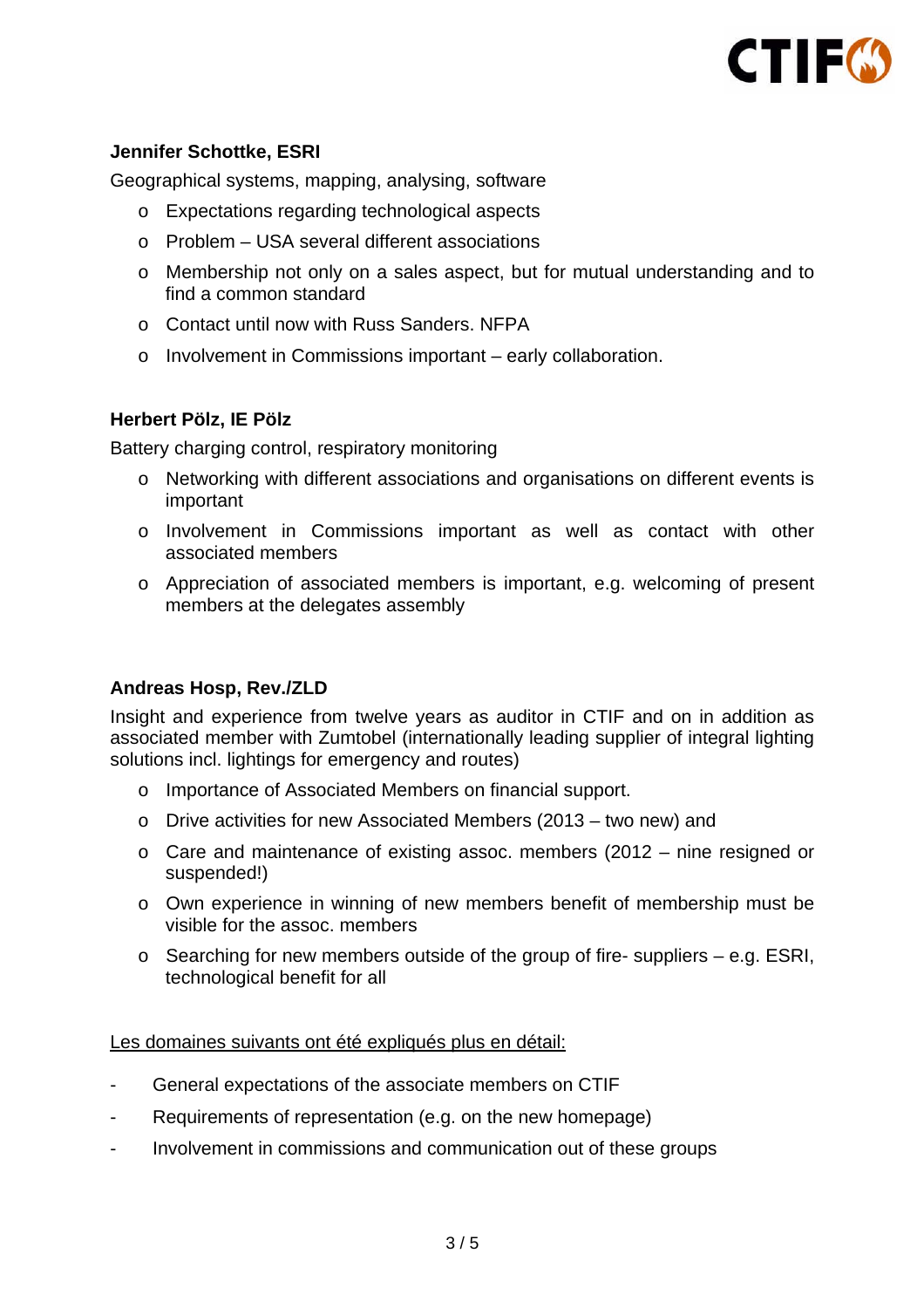

#### **Enclosed proposals will be addressed to the executive board of CTIF requesting you to respect:**

- Involvement in working groups and commissions of CTIF; especially in involvement of developing new technologies and cooperation in developments (e.g. route control system in emergency lighting - requirements of security organizations – effect on norms and product portfolio).
- Especially the early involvement of the security organisations in technological developments could be a benefit and will be welcome from the supplier's point of view. Also using this early information in training and education and experience are very important considerations.
- Technological aspects, norms and standardisation are important topics that should be discussed in common working groups.
- Deeper information and the possibility to attend expert conferences of commissions for the Associated Members are welcome.
- A welcome address should be given to the attending associates members and inform the delegates of the development activities provided by them.
- Inform the audience about exhibitions and presentations of associate member during the delegates assembling and the opportunity for visits.
- The importance to have a permanent office who can conduct all three official languages of CTIF (especially German – quantity of assoc. members).
- On the point of view of the Assoc. Members there should be a better representation of CTIF in the European Union. Especially the volunteer fire brigade, who is not represented in the professional institution.
- An important topic for future discussions should be the standardization and recognition of EN DIN and US NFPA. The Assoc. Members would help to bring them together.
- Information about associate members should be detailed in the CTIF website, with a short description and a further link to the home page of the Associate Members.
- A plate showing the membership of the associate member on the company building (inside/outside max. A4) will be beneficial.
- In addition to participation at conferences it should be possible for Assoc. Members to get information (reports) from these meetings.
- Kudos generated , CTIF NEWS', and should be curtained.